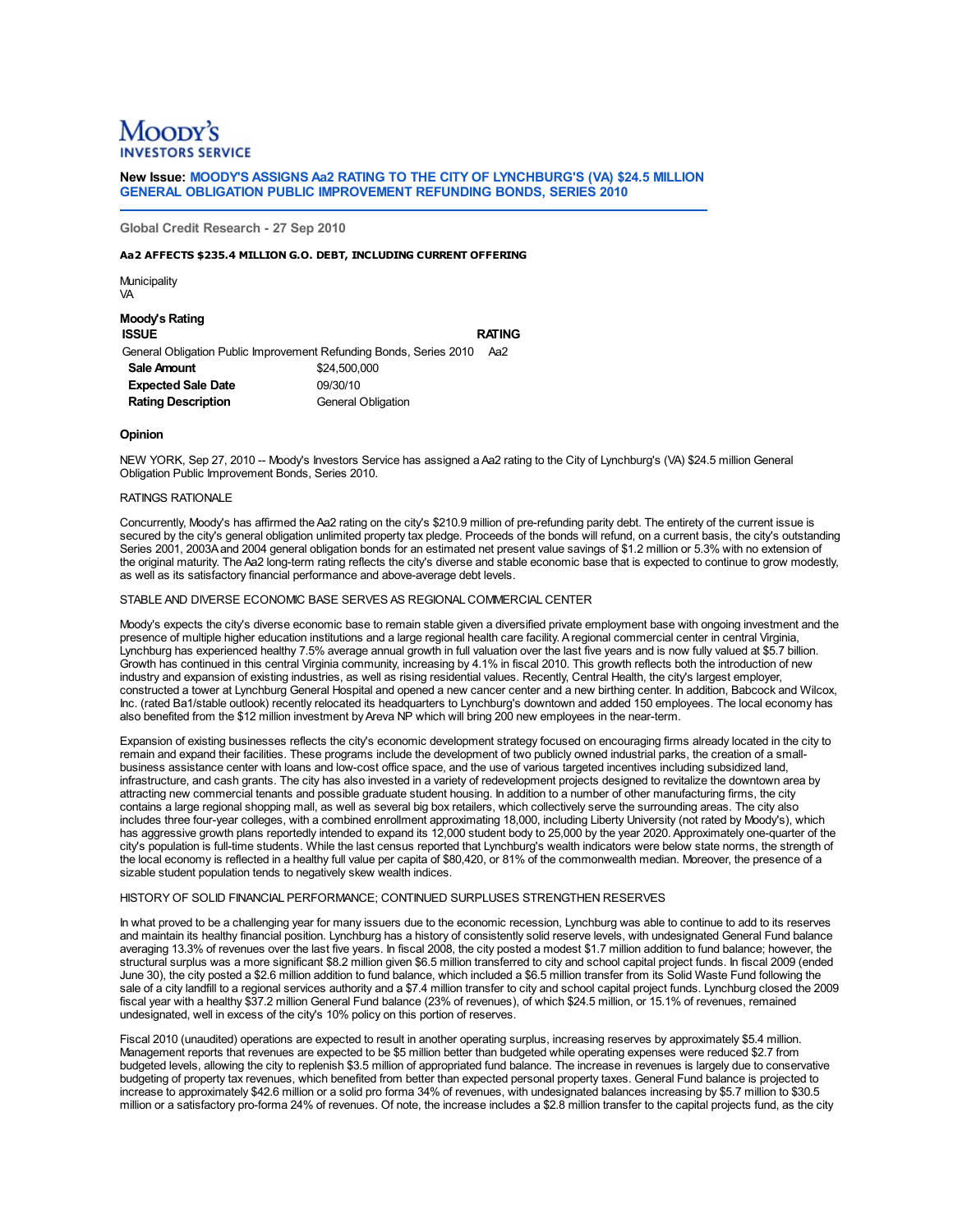consistently transfers undesignated year-end reserve balances in excess of its 10% policy to this fund.

The adopted fiscal 2011 budget increased by \$8 million or 5.2% from the 2010 budget, and utilizes \$8.5 million of General Fund balance. The 2011 budget features flat property tax growth, a \$1.2 million contingency reserve, and the transfer of \$8.3 million to the city and school capital project funds. In addition, the city anticipates using \$1.1 million to establish a debt service reserve for anticipated school debt. To manage expenditure growth, the city has utilized expenditure saving measures in current and prior budgets, including cutting overtime funding and staffing levels, offering a retirement incentive package and increasing employee contributions for health insurance. Moving forward, Moody's believes that slowed revenue growth will likely impact the city's ability to fund pay-as-you-go capital projects at historically strong levels, but reserve levels will remain consistent with policy objectives given the city's conservative management practices.

# DEBT BURDEN EXPECTED TO REMAIN MANAGEABLE, WITH SUBSTANTIAL ENTERPRISE SUPPORT

Moody's believes that the city's debt burden (2.3% of full valuation), while above average, will remain manageable, despite significant additional borrowing plans, given rapid amortization of principal (63.3% retired within 10 years), ongoing growth in assessed valuation, and expected enterprise support of a significant portion of current and future long-term debt. The debt burden is calculated net of \$180 million of self-supporting water and sewer debt, approximately \$70 million of which carries the city's general obligation pledge. The city's five-year \$159 million capital plan<br>primarily consists of \$94 million for self-supporting utility projects, million in revenue bonds). The city's water system supports outstanding general obligation debt and rates for this enterprise remain highly competitive. Asubstantial portion of debt has been issued to comply with the city's combined sewer overflow (CSO) special order requirements. In addition to the sizeable borrowing plans, the sewer system, although self-supporting, continues to face challenges, including growing expenditures and high rates. Management indicates that it will continue to raise rates to comply with the special order and to fund additional debt service. The city eliminated a variable rate line of credit it had outstanding earlier this year. The city no longer has any variable rate debt outstanding, and is not party to any derivative agreements.

WHAT COULD CHANGE THE RATING (UP):

-Higher growth in taxable assessed valuation over the medium term

-Accelerated payout of debt burden

WHAT COULD CHANCE THE RATING (DOWN):

-Material multi-year declines in fund balances and liquidity

-Significant growth in the district's direct debt burden

KEY STATISTICS

2009 Population (estimate): 70,734 (+8.4% since 2000 census)

2010 Full Valuation: \$5.7 billion

2010 Full Value Per Capita: \$80,420

1999 Per capita income: \$18,263 (76.2% of VA; 84.6% of U.S.)

1999 Median family income: \$40,844 (75.4% of VA; 81.6% of U.S.

Debt burden: 2.3%

Payout of Principal (10 years): 63.3%

FY09 General Fund Balance: \$37.2 million (23% of General Fund revenues)

FY09 Unreserved, undesignated General Fund Balance: \$24.5 million (15.1% of General Fund revenues)

Post sale parity debt outstanding: \$235.4 million

The principal methodology used in rating Lynchburg (City of) VAwas General Obligation Bonds Issued by U.S. Local Governments rating methodology published in October 2009. Other methodologies and factors that may have been considered in the process of rating this issuer can also be found on Moody's website.

#### REGULATORY DISCLOSURES

Information sources used to prepare the credit rating are the following: parties involved in the ratings, public information, confidential and proprietary Moody's Investors Service's information.

Moody's Investors Service considers the quality of information available on the credit satisfactory for the purposes of assigning a credit rating.

MOODY'S adopts all necessary measures so that the information it uses in assigning a credit rating is of sufficient quality and from sources MOODY'S considers to be reliable including, when appropriate, independent third-party sources. However, MOODY'S is not an auditor and cannot in every instance independently verify or validate information received in the rating process.

Please see ratings tab on the issuer/entity page on Moodys.com for the last rating action and the rating history.

The date on which some Credit Ratings were first released goes back to a time before Moody's Investors Service's Credit Ratings were fully digitized and accurate data may not be available. Consequently, Moody's Investors Service provides a date that it believes is the most reliable and accurate based on the information that is available to it. Please see the ratings disclosure page on our website www.moodys.com for further information.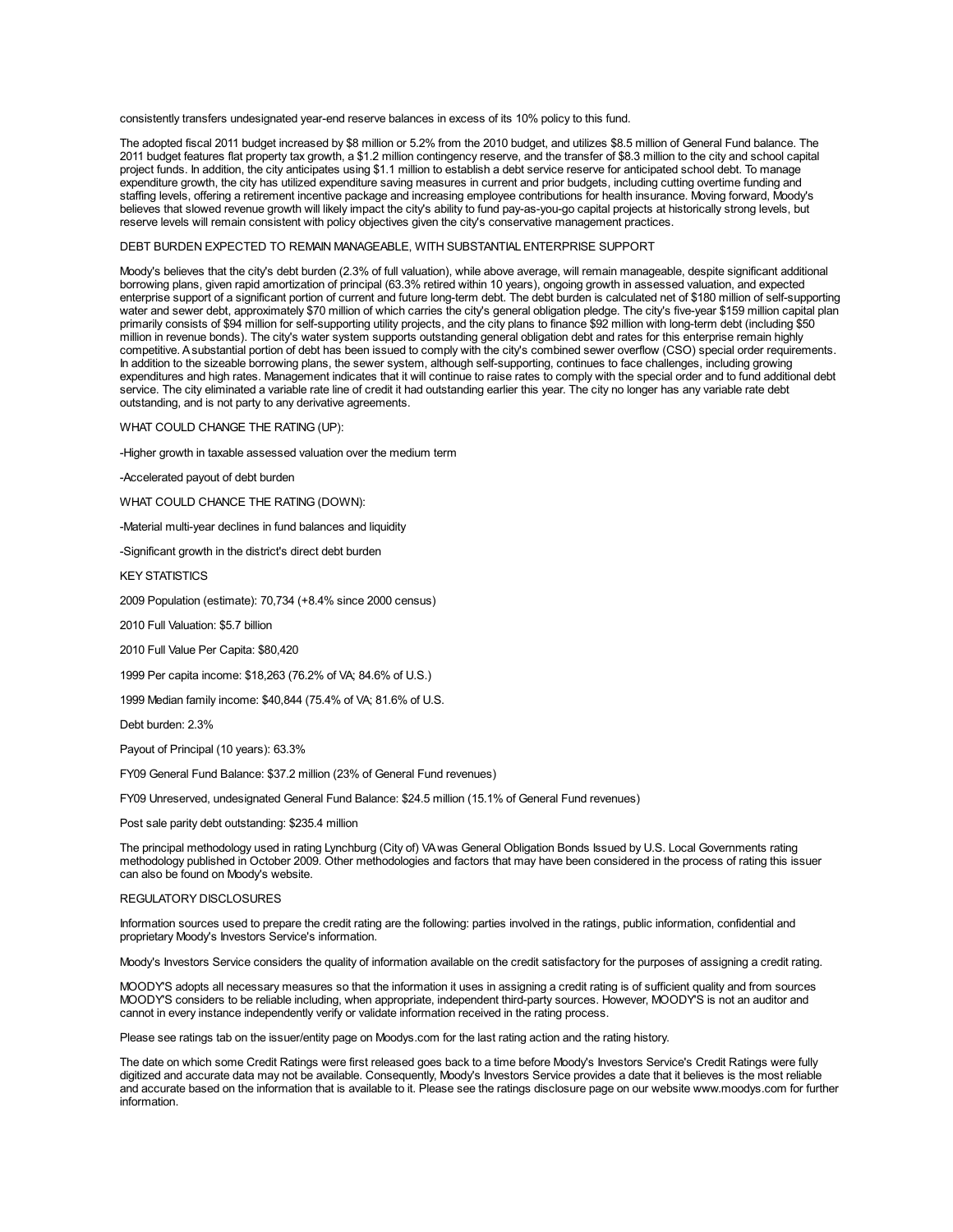Please see the Credit Policy page on Moodys.com for the methodologies used in determining ratings, further information on the meaning of each rating category and the definition of default and recovery.

#### **Analysts**

Seth Klempner Analyst Public Finance Group Moody's Investors Service

Susan Kendall Backup Analyst Public Finance Group Moody's Investors Service

Julie Beglin Senior Credit Officer Public Finance Group Moody's Investors Service

### **Contacts**

Journalists: (212) 553-0376 Research Clients: (212) 553-1653

Moody's Investors Service 250 Greenwich Street New York, NY 10007 USA

# Aoody's **INVESTORS SERVICE**

© 2010 Moody's Investors Service, Inc. and/or its licensors and affiliates (collectively, "MOODY'S"). All rights reserved.

**CREDIT RATINGSARE MOODY'S INVESTORS SERVICE, INC.'S ("MIS") CURRENT OPINIONS OF THE RELATIVE FUTURE CREDIT RISK OF ENTITIES, CREDIT COMMITMENTS, OR DEBT OR DEBT-LIKE SECURITIES. MIS DEFINES CREDIT RISKAS THE RISK THAT AN ENTITY MAY NOT MEET ITS CONTRACTUAL, FINANCIAL OBLIGATIONSAS THEY COME DUEANDANY ESTIMATED FINANCIAL LOSS IN THE EVENT OF DEFAULT. CREDIT RATINGS DO NOT ADDRESSANY OTHER RISK, INCLUDING BUT NOT LIMITED TO: LIQUIDITY RISK, MARKET VALUE RISK, OR PRICE VOLATILITY. CREDIT RATINGSARE NOT STATEMENTS OF CURRENT OR HISTORICAL FACT. CREDIT RATINGS DO NOT CONSTITUTE INVESTMENT OR FINANCIALADVICE,AND CREDIT RATINGSARE NOT RECOMMENDATIONS TO PURCHASE, SELL, OR HOLD PARTICULAR SECURITIES. CREDIT RATINGS DO NOT COMMENT ON THE SUITABILITY OFAN INVESTMENT FORANY PARTICULAR INVESTOR. MIS ISSUES ITS CREDIT RATINGS WITH THE EXPECTATIONAND UNDERSTANDING THAT EACH INVESTOR WILL MAKE ITS OWN STUDY AND EVALUATION OF EACH SECURITY THAT IS UNDER CONSIDERATION FOR PURCHASE, HOLDING, OR SALE.**

ALL INFORMATION CONTAINED HEREIN IS PROTECTED BY LAW, INCLUDING BUT NOT LIMITED TO, COPYRIGHT LAW, AND NONE OF SUCH INFORMATION MAY BE COPIED OR OTHERWISE REPRODUCED, OR STORED FOR SUBSEQUENT USE FOR ANY SUCH PURPOSE, IN WHOLE OR IN PART, IN ANY FORM OR MANNER OR BYANY MEANS WHATSOEVER, BYANY PERSON WITHOUT MOODY'S PRIOR WRITTEN CONSENT. All information contained herein is obtained by MOODY'S from sources believed by it to be accurate and reliable. Because of the possibility of human or mechanical error as well as other factors, however, all information contained herein is provided "AS IS" without warranty of any kind. MOODY'S adopts all necessary measures so that the information it uses in assigning a credit rating is of sufficient quality and from sources Moody's considers to be reliable, including, when appropriate, independent third-party sources. However, MOODY'S is not an auditor and cannot in every instance independently verify or validate information received in the rating process. Under no circumstances shall MOODY'S have any liability to any person or entity for (a) any loss or damage in whole or in part caused by, resulting from, or relating to, any error (negligent or otherwise) or other circumstance or contingency within or outside the control of MOODY'S or any of its directors, officers, employees or agents in connection with the procurement, collection, compilation, analysis, interpretation, communication, publication or delivery of any such information, or (b) any direct, indirect, special, consequential, compensatory or incidental damages whatsoever (including without limitation, lost profits), even if MOODY'S is advised in advance of the possibility of such damages, resulting from the use of or inability to use, any such information. The ratings, financial reporting analysis, projections, and other observations, if any, constituting part of the information contained herein are, and must be construed solely as, statements of opinion and not statements of fact or recommendations to purchase, sell or hold any securities. Each user of the information contained herein must make its own study and evaluation of each security it may